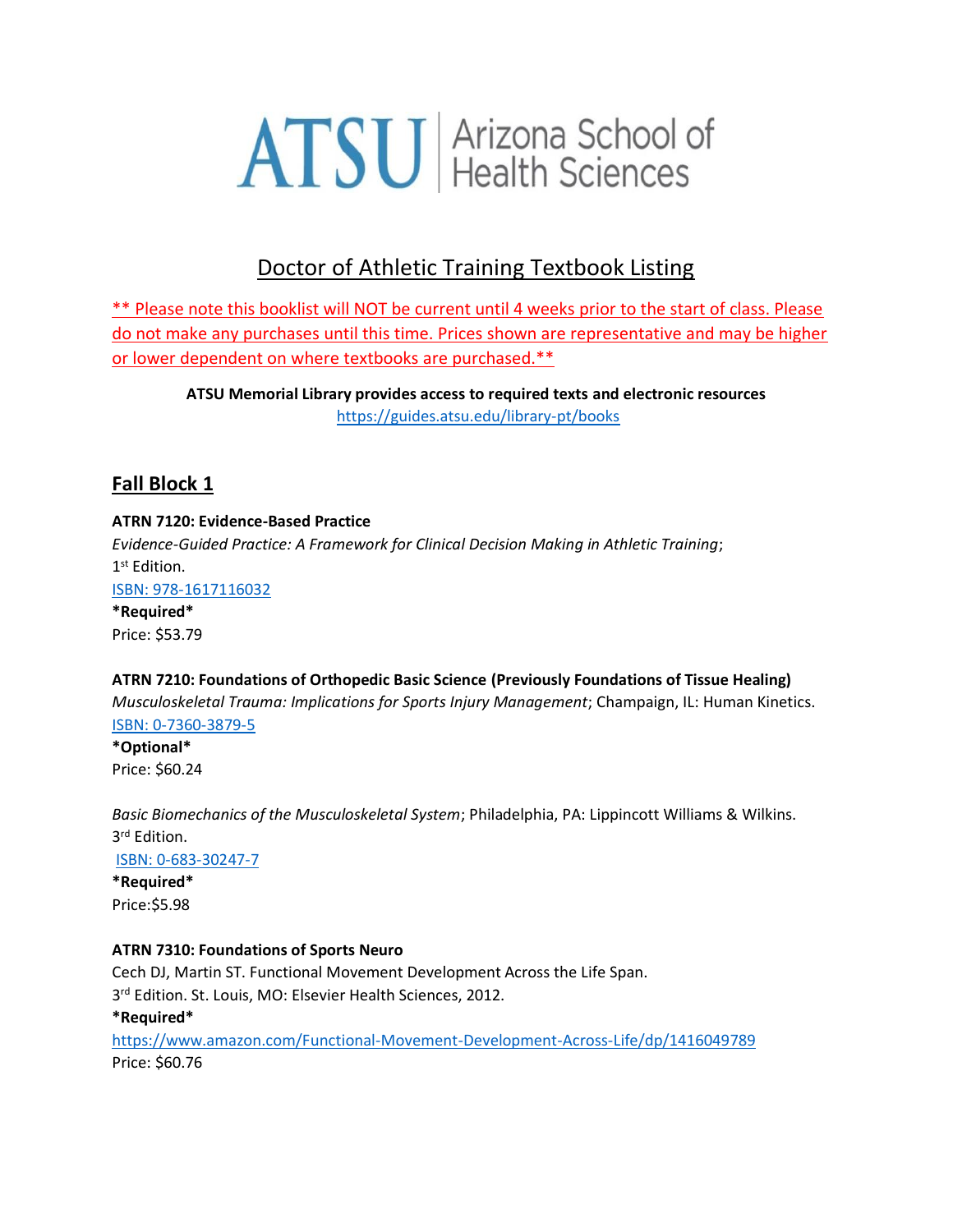Open-Access Neuroscience Electronic Text book **\*Required\*** <https://nba.uth.tmc.edu/neuroscience/> Price: N/A

#### **ATRN 7430: Ortho Imaging and Labs**

Delee & Drez's Orthopaedic Sports Medicine: Principles and Practice. 4 th Ed. By Miller MD, Thomson SR [ISBN: 9781455742219](https://www.amazon.com/s?k=9781455742219&ref=nb_sb_noss) \*Optional\* Price: \$149.25

Musculoskeletal Imaging. 2<sup>nd</sup> Ed. By Pope TO, Bloem HL. Beltran J, Morrison WB, Wilson DJ [ISBN: 9781455708130](https://www.amazon.com/s?k=9781455708130&ref=nb_sb_noss) Price:\$128.47

#### **ATRN 8010: Research Methods and Design**

Portney, L. G., & Watkins, M. P. (2009). Foundations of clinical research: applications to practice (Vol. 892). Upper Saddle River, NJ: Pearson/Prentice Hall. ISBN-13:978-0131716407 or ISBN-10:0131716409

#### **\*Required\***

Price \$89.95 \*\*This text is available for free via our university library\*\*

#### **ATRN 8140: Leadership & Professionalism in AT**

*Multipliers: How the Best Leaders Make Everyone Smarter.* Wiseman, Liz. Harper Business. 2017 (Updated and Revised Ed **ISBN13:** 978-0062699176 **\*Required\*** Price: \$19.19

#### **ATRN 9001/9011: Analyzing the Problem**

Portney, L. G., & Watkins, M. P. (2009). Foundations of clinical research: applications to practice (Vol. 892). Upper Saddle River, NJ: Pearson/Prentice Hall. ISBN-13:978-0131716407 or ISBN-10:0131716409

#### **\*Required\***

Price \$89.95 \*\*This text is available for free via our university library\*\*

#### **ATRN 9003/9013: Implementing and Evaluating the Solution**

Portney, L. G., & Watkins, M. P. (2009). Foundations of clinical research: applications to practice (Vol. 892). Upper Saddle River, NJ: Pearson/Prentice Hall. ISBN-13:978-0131716407 or ISBN-10:0131716409

#### **\*Required\***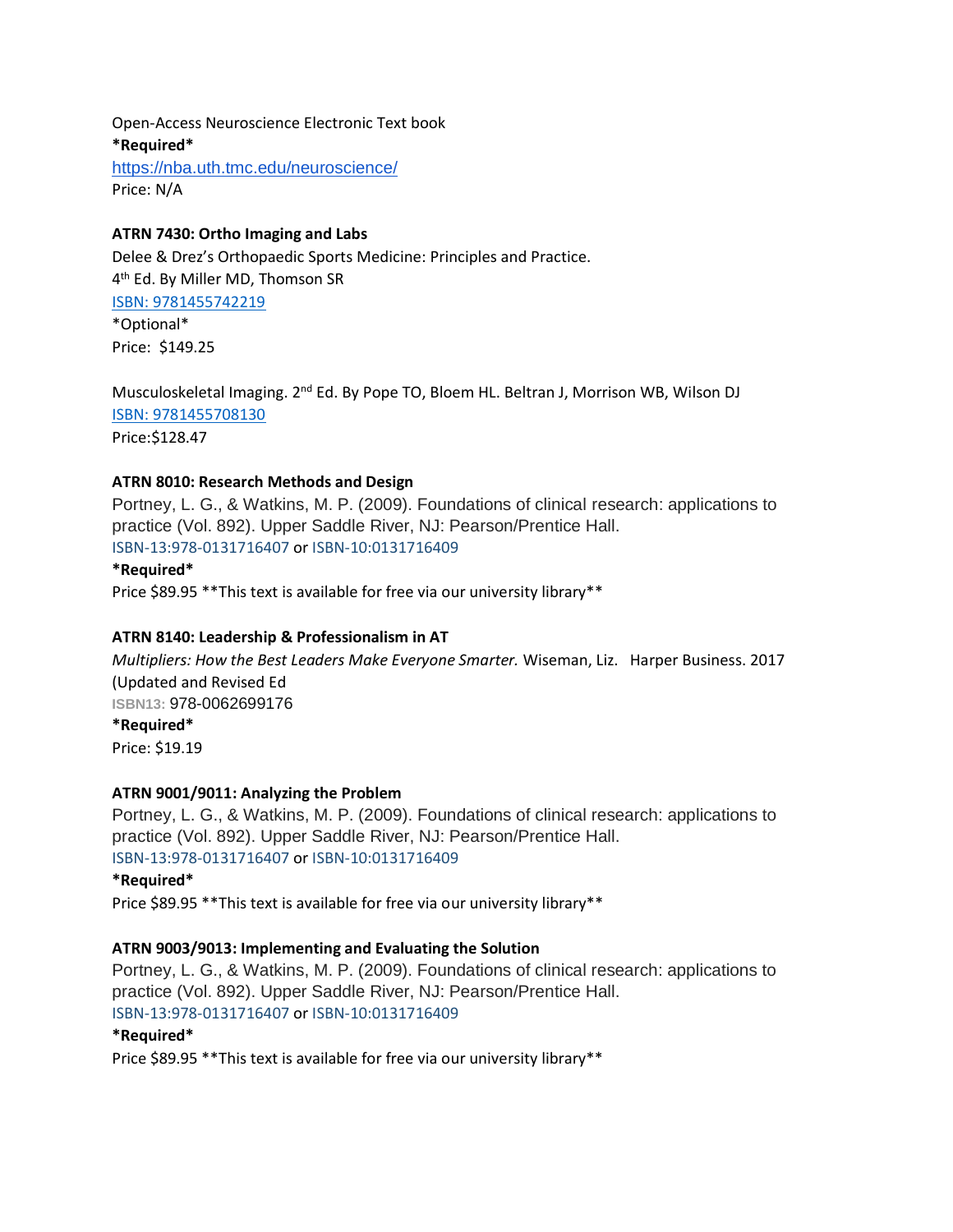## **Fall Block 2**

#### **ATRN7130: Healthcare Outcomes**

*Outcomes Measurement & Management First Steps for the Practicing Clinician;* Philadelphia, F.A. Davis Company, 2007. ISBN: 978-0-8036-0310-3 **\*Optional\*** Use below link to purchase book; [https://www.vitalsource.com/products/outcome-measurement-amp-management-sandra-l-kaplan](https://www.vitalsource.com/products/outcome-measurement-amp-management-sandra-l-kaplan-v9780803620032)[v9780803620032](https://www.vitalsource.com/products/outcome-measurement-amp-management-sandra-l-kaplan-v9780803620032) Price: \$11.98

*Evidence-Guided Practice: A Framework for Clinical Decision Making in Athletic Training* ; SLACK Inc. Thorofare, 2015. ISBN: 978-61711-603-2

**\*Optional\*** Price: \$53.60

*Is this Change Real? Interpreting Patient Outcomes in Physical Therapy*; F.A. Davis Company. Philadelphia, 2013. ISBN: 978-0803629578 **\*Optional\*** *Price: \$26.20*

#### **ATRN 7250: Rehab Considerations for Sport**

Bridging the Gap From Rehab to Performance; Sue Falsone **\*Required\*** <https://www.otpbooks.com/product/sue-falsone-bridging-the-gap/>

Price: \$39.95

#### **ATRN 7320: Diagnosis & Management of Neuro Conditions**

No Text Required

#### **ATRN 7440: Orthopaedic Surgical Considerations**

No Text Required

#### **ATRN 8020: Methods of Data Analysis**

Portney, L. G., & Watkins, M. P. (2009). Foundations of clinical research: applications to practice (Vol. 892). Upper Saddle River, NJ: Pearson/Prentice Hall. ISBN-13:978-0131716407 or ISBN-10:0131716409 \*Required\*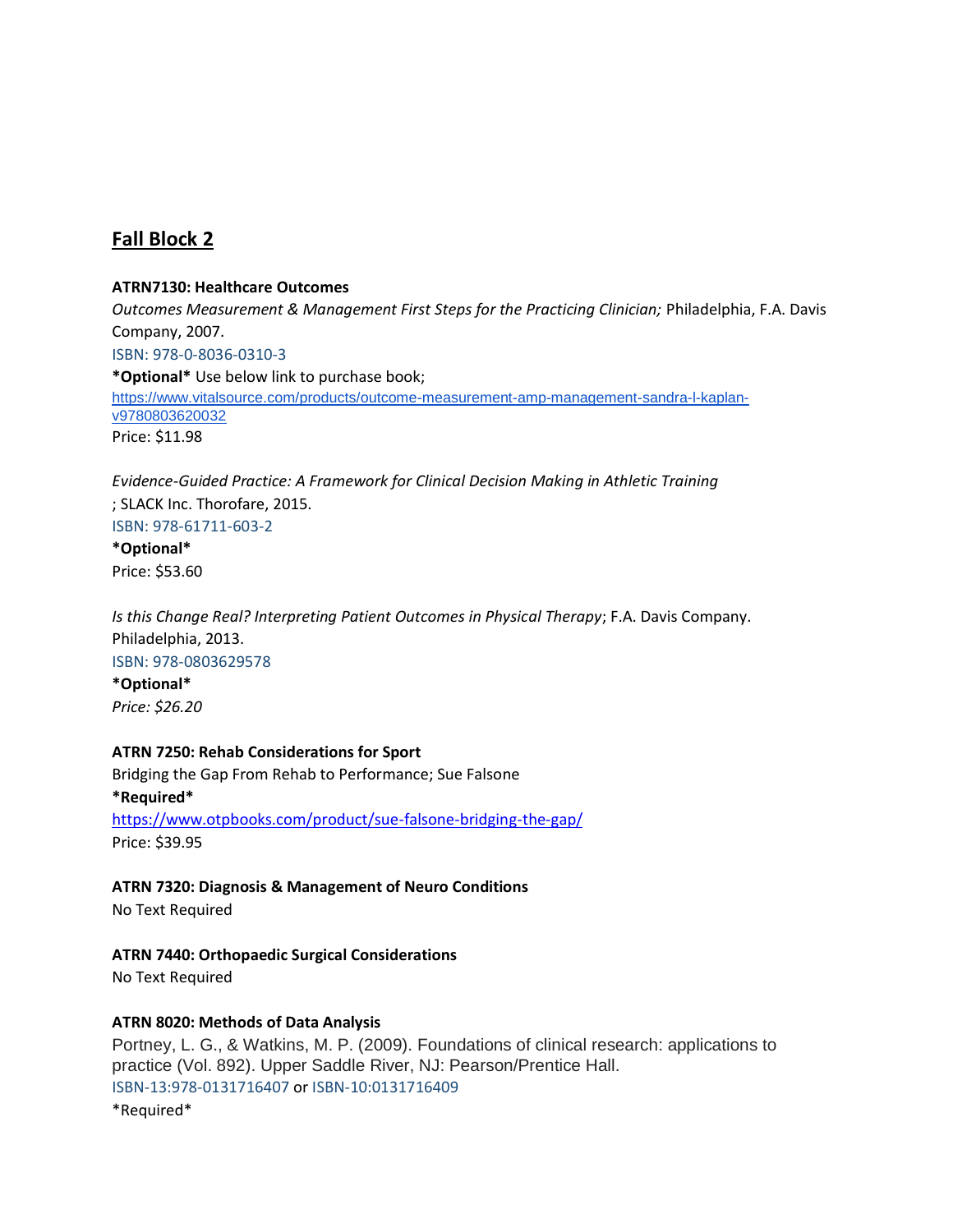Price: \$89.95 \*\* This text is available for free via our university library\*\*

#### **ATRN 8130: Healthcare Policy and Systems of Delivery**

*Essentials of Health Policy and Law;* Jones & Bartlett Learning, 2017. 3 rd Edition.

#### [ISBN: 9781284087543](https://www.amazon.com/Essentials-Health-Policy-Essential-Public/dp/1284087549)

**\*Required\*** Price: \$89.29

*Understanding Health Policy: A Clinical Approach*; McGraw hill Companies, Inc. 6<sup>th</sup> Edition. ISBN: [9781259584756](https://www.amazon.com/Understanding-Health-Policy-Clinical-Approach/dp/1259584755) (Available in LRC) **\*Required\*** Price: \$26.49

#### **ATRN 9002/9012: Proposing a Solution**

Portney, L. G., & Watkins, M. P. (2009). Foundations of clinical research: applications to practice (Vol. 892). Upper Saddle River, NJ: Pearson/Prentice Hall. ISBN-13:978-0131716407 or ISBN-10:0131716409

#### **\*Required\***

Price \$89.95 \*\*This text is available for free via our university library\*\*

#### **ATRN 9004/9014: Completing and Disseminating the Project**

Portney, L. G., & Watkins, M. P. (2009). Foundations of clinical research: applications to practice (Vol. 892). Upper Saddle River, NJ: Pearson/Prentice Hall. ISBN-13:978-0131716407 or ISBN-10:0131716409

#### **\*Required\***

Price \$89.95 \*\*This text is available for free via our university library\*\*

## **Spring Block 1**

#### **ATRN 7110: Quality Improvement**

*Fundamentals of Health Care Improvement: A Guide to Improving your Patients Care*; Joint Commission Resources, 2018. 3 rd Edition. [ISBN: 978-1-63585-037-6](https://www.amazon.com/s/ref=nb_sb_noss?url=search-alias%3Daps&field-keywords=ISBN+978-1-63585-037-6) **\*Required\*** Price: \$45.00

#### **ATRN 7230: Assessment of Movement Dysfunction**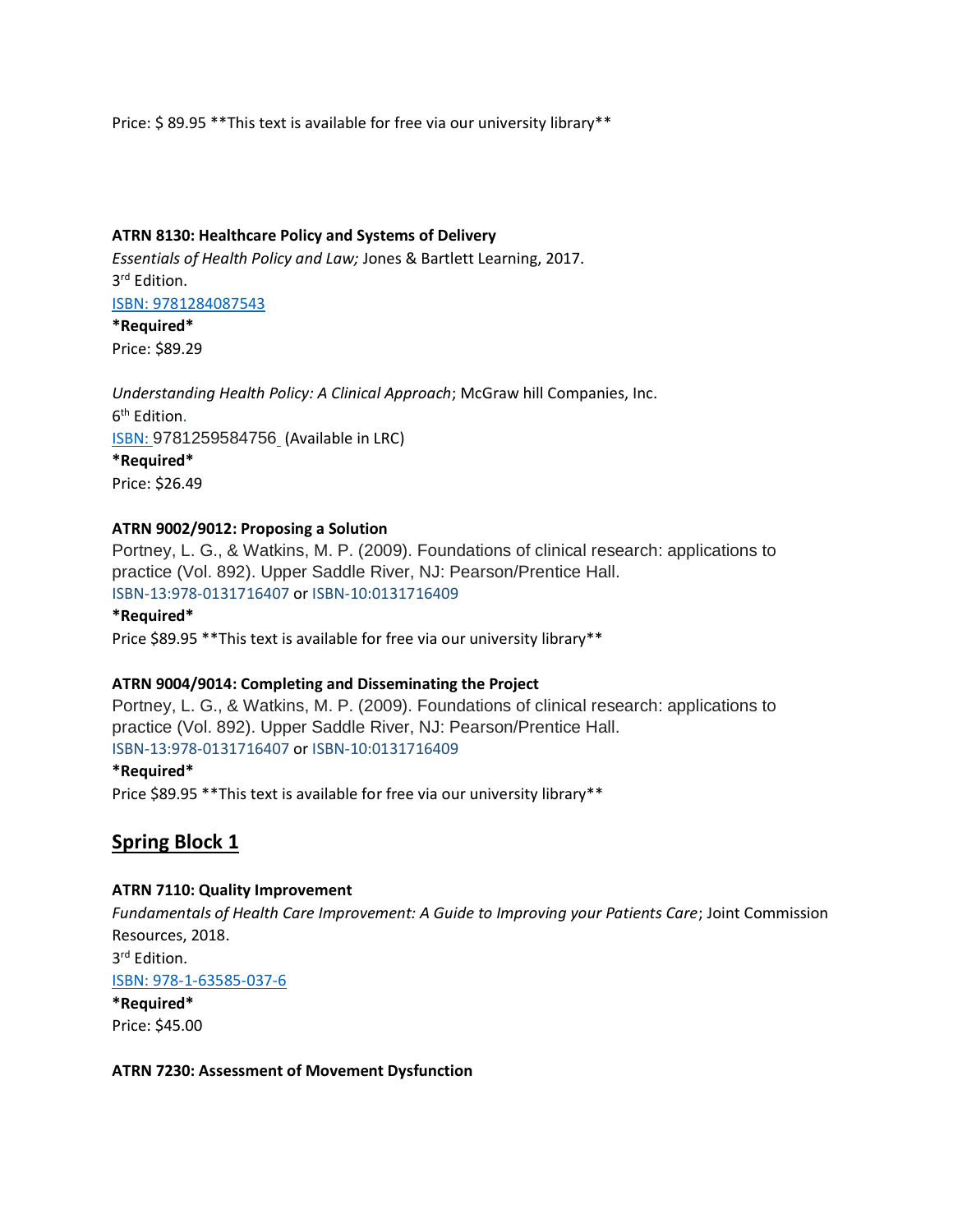*Assessment and Treatment of Muscle Imbalance: The Janda Approach*; Champaign, IL: Human Kinetics, 2010. (Available in LRC)

#### **\*Required\***

Price: \$80.00 \*\* This text is available for free via our university library \*\*

*Functional Movement Development Across the Life Span*; St. Louis, MO: Elsevier Health Sciences, 2012. 3<sup>rd</sup> Edition. (Available in LRC)

#### **\*Required\***

Price: \*\*This text is available for free via our university library\*\*

**ATRN 7330: Classification & Management Traumatic Brain Injury in Sport**

No Textbook Required

#### **ATRN 7410: Orthopaedic Diagnostic Evaluation**

Orthopedic & Athletic Injury Examination Handbook;

[ISBN-10:0803639198](https://www.amazon.com/Orthopedic-Athletic-Injury-Examination-Handbook/dp/0803639198/ref=sr_1_1?dchild=1&keywords=ISBN-10%3A0803639198&qid=1590677161&sr=8-1) **\*Optional\***

Price: \$47.71

## **ATRN 8100: Practice Based Research**

*\*No Text Required\**

#### **ATRN 8150: Winter Institute**

\*No Textbook Required\*

#### **ATRN 8160: Contemporary Issues in Athletic Training Education**

\*No Textbook Required\*

#### **ATRN 9001/9011: Analyzing the Problem**

Portney, L. G., & Watkins, M. P. (2009). Foundations of clinical research: applications to practice (Vol. 892). Upper Saddle River, NJ: Pearson/Prentice Hall. ISBN-13:978-0131716407 or ISBN-10:0131716409

#### **\*Required\***

Price \$89.95 \*\*This text is available for free via our university library\*\*

#### **ATRN 9003/9013: Implementing and Evaluating the Solution**

Portney, L. G., & Watkins, M. P. (2009). Foundations of clinical research: applications to practice (Vol. 892). Upper Saddle River, NJ: Pearson/Prentice Hall. ISBN-13:978-0131716407 or ISBN-10:0131716409

#### **\*Required\***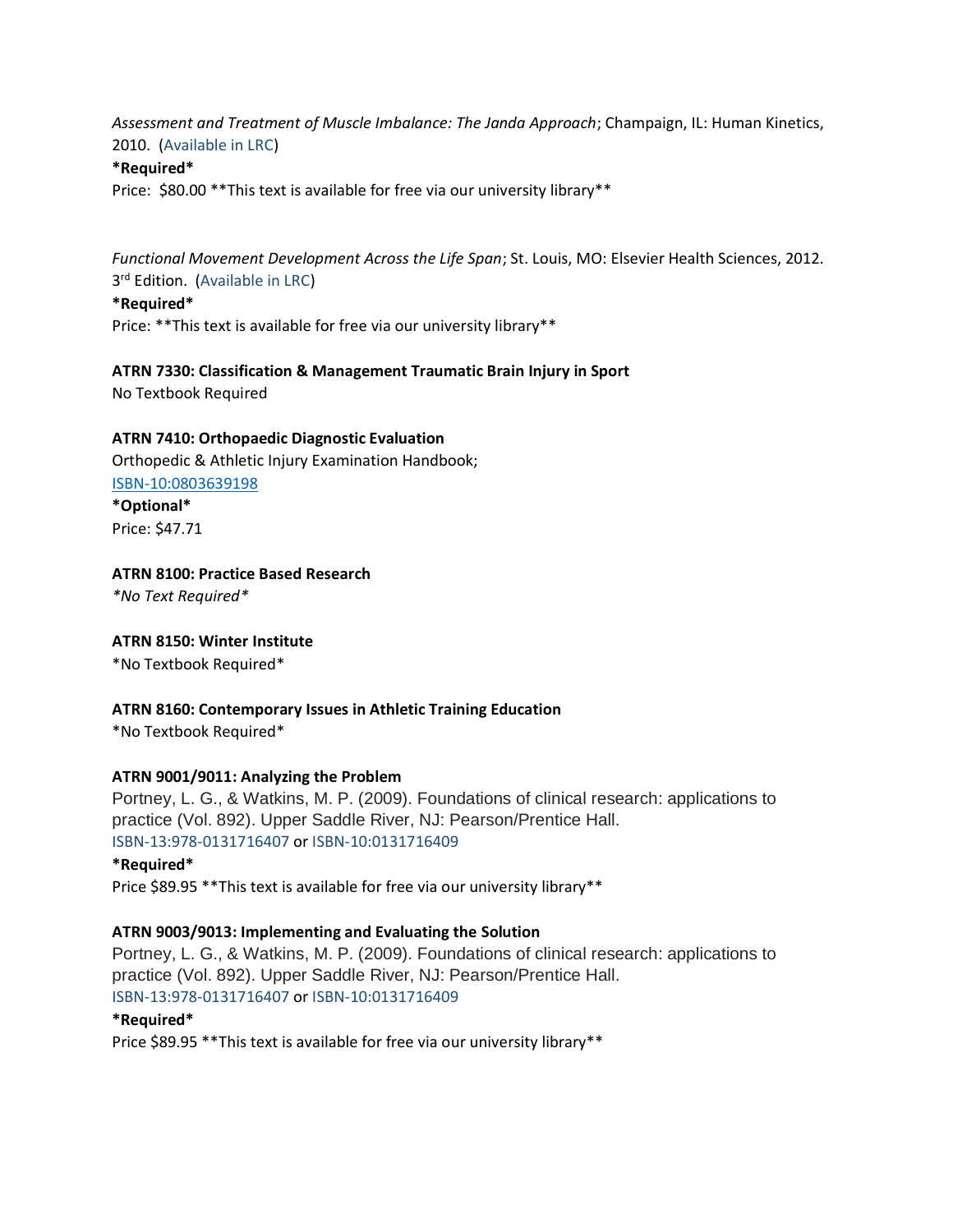# **Spring Block 2**

## **ATRN 7140: Health Information Technology**

*No Text Required*

## **ATRN 7240: Corrective Exercise**

*Assessment and Treatment of Muscle Imbalance: The Janda Approach*; Champaign, IL: Human Kinetics, 2010. (Available in LRC)

#### **\*Required\***

Price: \$88.00 \*\*This text is available for free via our university library\*\*

*Back Pain – A Movement Problem*; Edinburgh: Churchill Livingstone, 2010. (Available in LRC) **\*Required\*** Price: \$68.20 \*\* This text is available for free via our university library\*\*

## **ATRN7340: Assessment & Management of Complex Concussion**

No Textbook Required

## **ATRN 7420: Orthopaedic Management**

Physical Rehabilitation of the Injured Athlete. 4 th Ed. Philadelphia, PA: Saunders/Elsevier. Andrews, JR, Harrelson GL and Wilk KE. **\*Optional\*** Price:\$113.81

#### **ATRN 8120: Epidemiology**

\*No Text Required\*

## **ATRN 8170: Applied Clinical Education and Mentoring**

\*No Text Required\*

## **ATRN 8210: Qualitative Research Methodology**

Qualitative Research in the Health Professions. Pitney WA, Parker J, Mazerolle Singe S, Potteiger K. SLACK Incorporated, 2019. ISBN 978-1630915964 **\*Required\*** Price: \$63.33

#### **ATRN 9002/9012: Proposing a Solution**

Portney, L. G., & Watkins, M. P. (2009). Foundations of clinical research: applications to practice (Vol. 892). Upper Saddle River, NJ: Pearson/Prentice Hall. ISBN-13:978-0131716407 or ISBN-10:0131716409

## **\*Required\***